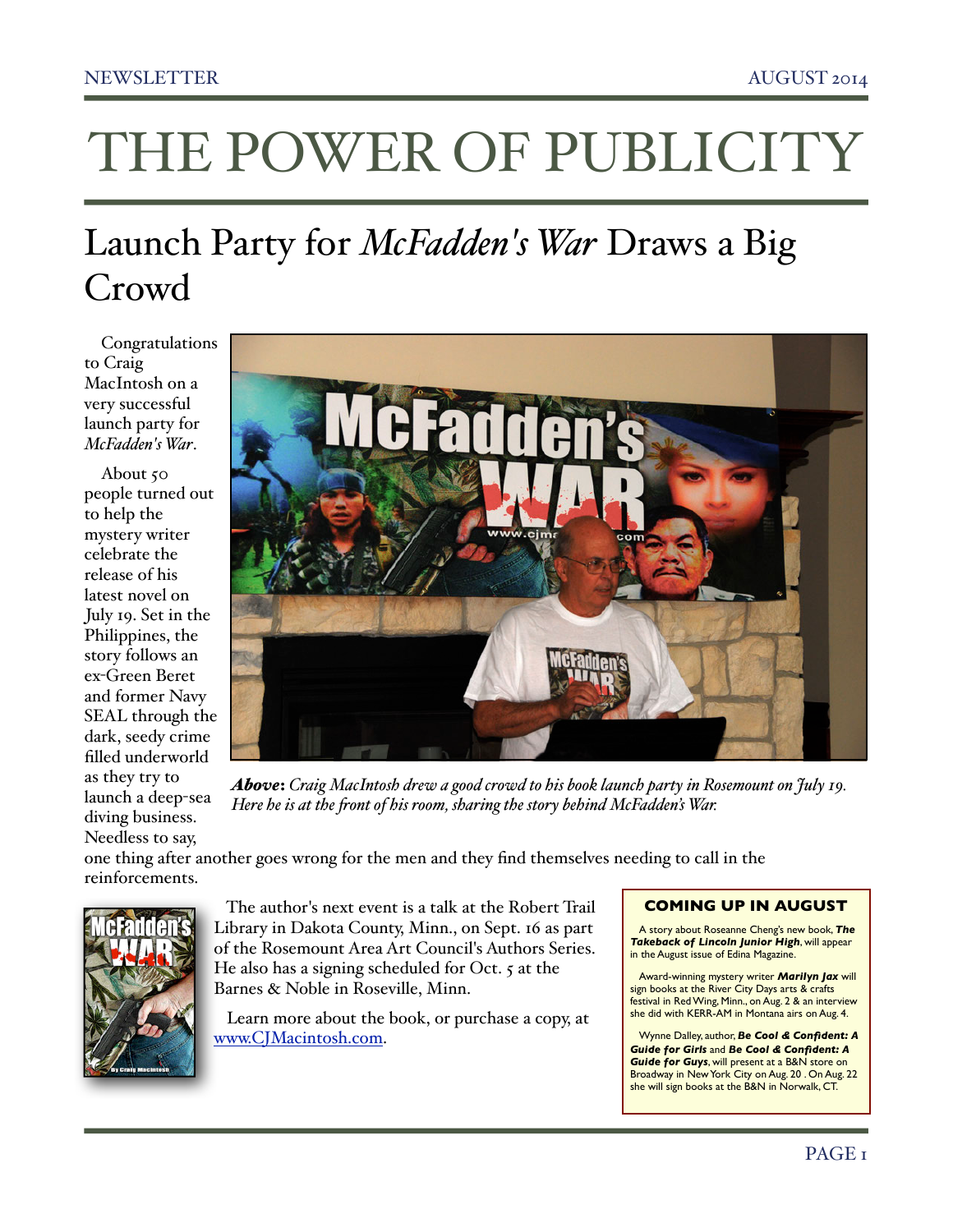#### NEWSLETTER AUGUST 2014

#### New Medical Thriller, *Nerve Damage,* Debuts at The Bookcase of Wayzata

Dr. Tom Combs debuted his new medical thriller, *Nerve Damage*, at [The Bookcase of](http://www.bookcaseofwayzata.com/event/2014/07/29/day)  [Wayzata](http://www.bookcaseofwayzata.com/event/2014/07/29/day) on Tues., July 29. A great crowd turned out to help celebrate the book launch. Close to 50 people packed the store.

experimental drug that may help the paralyzed walk. A diabolical



 *Nerve Damage* is the story of an ER physician and medical researcher from Minnesota named Drake Cody. He has created an



*Above*: *Dr. Tom Combs has gone !om emergency room physician to published author. Here he is at the book launch party for "Nerve Damage," his first novel. The event took place at Bookcase of Wayzata.*

predator has learned of the priceless research and will stop at nothing -- including murder -- to obtain it.

Learn more about the book at www.Tom-[Combs.com.](http://www.Tom-Combs.com)

#### Detroit Publisher Leads a Literary Walking Tour to Promote a Book



 The City of Detroit marked its 313th birthday on July 24, and Midtown's Source Booksellers and publisher Ten 21 Press celebrated by hosting a literary walking tour of Cass Avenue.

 This tour covered a slice of history along Detroit's historic avenue with selected landmarks from Willis to Old Main being highlighted with a literary twist. Participants learned about the early architects of this amazing avenue, heard the magnificent stories of buildings and tales of notable residents, discovered who the streets are named after and experienced what this vibrant area is like today.

 Featured on the walk were the historic Venn Manor (c. 1904/1905), the place where Charles Novacek, Czechoslovak/Detroiter/immigrant/artist/writer/ engineer wrote his award-winning memoir from 2000-2007 - *Border Crossings: Coming of Age in the Czech Resistance*, endorsed by Madeleine Albright.

 The tour ended back at the bookstore with a slice of delicious birthday cake and for book lovers – and a 10% discount off selected books on Detroit or by Detroiters.

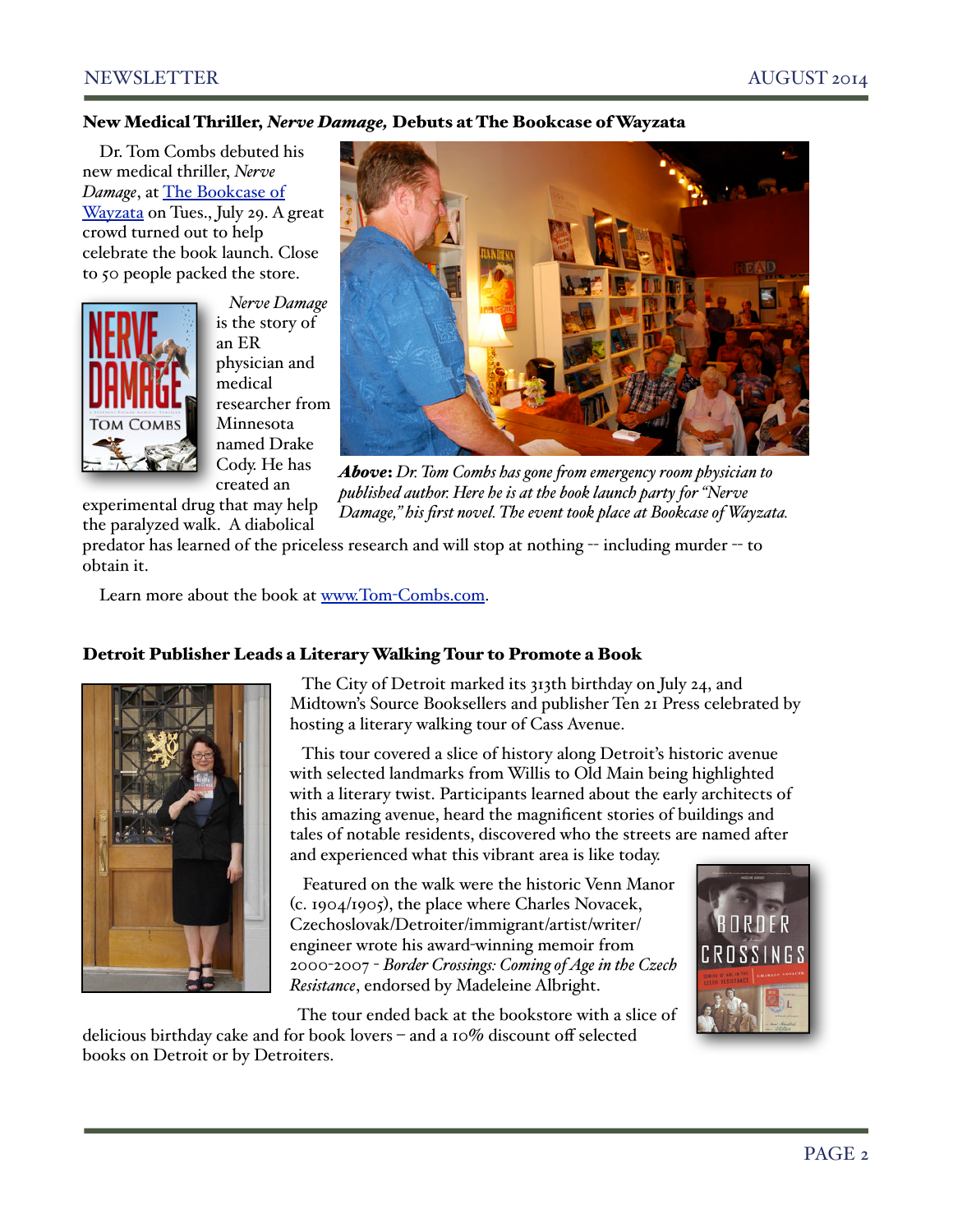

#### Author of a Novel that Sheds Light on a WWII Atrocity Interviewed on 2 National Radio Shows in July

 Bill Andrews, author, *Daughters of the Dragon,* was interviewed on [PowerTalk 1210](http://www.rmapublicity.com/images/stories/Audio/Daughters%20of%20the%20Dragon%20-%20Power%20Talk%201210%20Radio,%20Tucson%20-%20July%2022,%202014.mp3) in Tucson, Ariz. on July 22 and on [KMA](http://www.rmapublicity.com/images/stories/Audio/Daughters%20of%20the%20Dragon%20-%20KMA%20Radio,%20Omaha%20-%20July%203,%202014.mp3)-AM in Omaha, Neb., on July 3.

 The novel tells the story of a young woman forced to be a sex slave for members of the Japanese army during World War II. Learn more about the book at [www.WilliamAndrewsBooks.com.](http://www.WilliamAndrewsBooks.com)

#### Program Manager for the Minnesota College Savings Plan Interviewed on Duluth TV Station



 RMA Publicity secured some more publicity for the Minnesota College Savings Plan in July. On July 14, [WDIO](http://www.wdio.com/article/stories/s3502721.shtml)-TV aired a story



about the changes that are in store for the plan. Changes that Minnesota parents will be happy about!

 Next month promises to deliver even more publicity. Major changes to the plan go into effect on Aug. 12, and several interviews are anticipated in newspapers, and on radio and television throughout the state.

Learn more about the Minnesota College Savings Plan at [www.mnsaves.org.](http://www.mnsaves.org)



#### Minnesota Technology Company Softuitive Featured in Local Paper

 A story about technology company Softuitive of White Bear Lake, Minn., was published in the Business Briefs of the July 2 issue of the White Bear Vandais Heights Press.

 Softuitive took care of the IT needs of the White Bear Emergency Food Shelf. The company upgraded computers, installed new high-speed data cable

for the offices and also put in a brand new robust server.

Softuitive was also responsible for setting up the technological infrastructure at the White Bear Lake Center for the Arts. COmpany founder Nathan Jewett launched his company in 2012 to provide a full spectrum of technology services to businesses in the Twin Cities area.

Learn more about the services Softuitive offers at [www.softuitive.com.](http://www.softuitive.com)

# RMAPublicity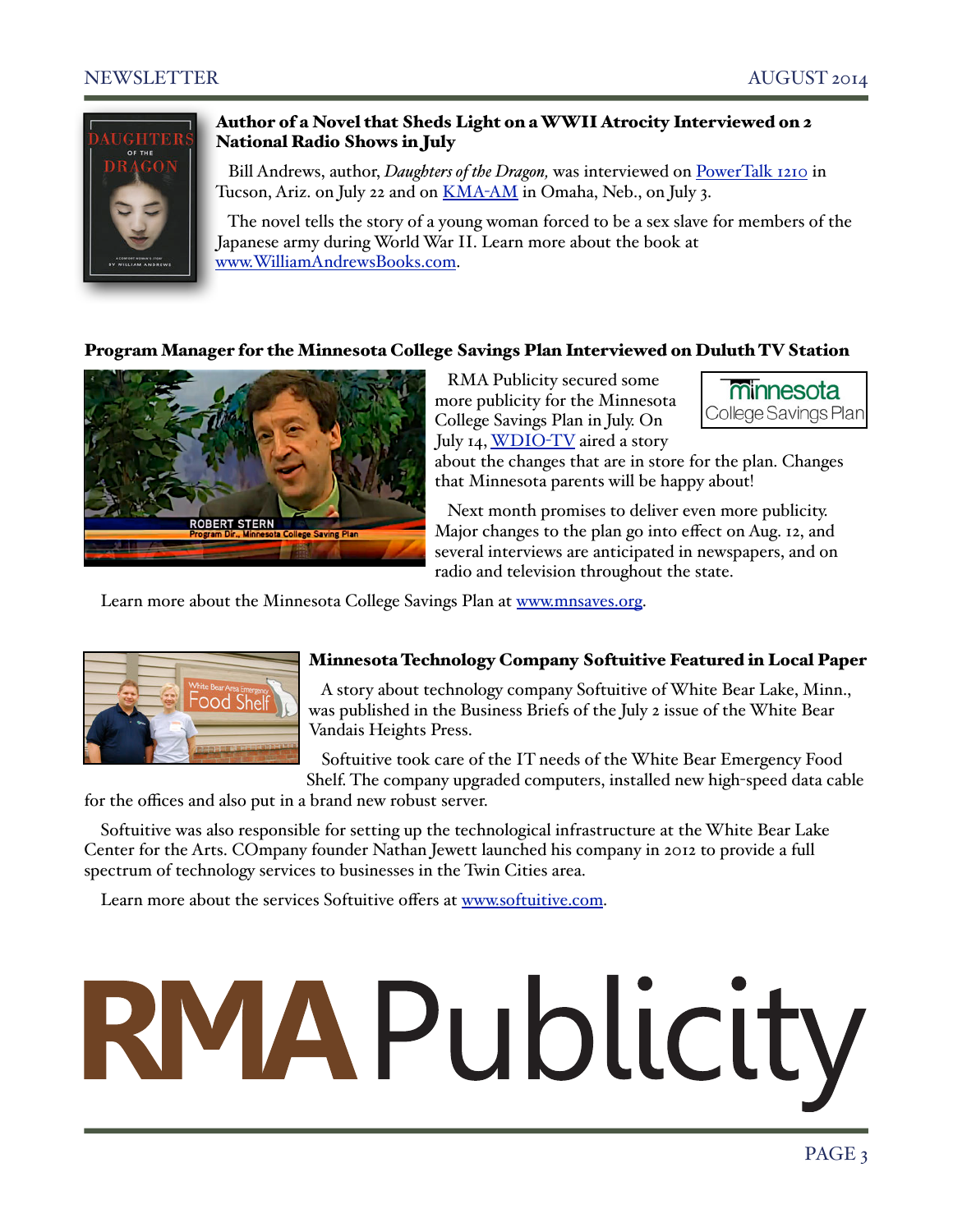#### NEWSLETTER AUGUST 2014

#### ALSO IN AUGUST ...

Wood artist Patrick Plautz was interviewed on [WQOW](http://www.wqow.com/story/26015139/2014/07/14/wood-if-he-could-clark-county-artist-makes-art-out-of-furniture)-TV in Eau Claire, Wisc. on July 8.



A story about the new business book, *Growing Your Leaders: A Fable that Wi" Change How You Value Talent and Leadership Development*, was published on [Patch.com](http://patch.com/minnesota/stillwater/why-arent-companies-developing-their-talent-inhouse-leadership-expert-rod-johnson-says-they-should-be#.U93GFlbDZv0) on July 22.





 Rob Severson, author, A*chievers: Ordinary People Who Do Extraordinary Things*, was interviewed on WWWI-AM in Brainerd, Minn., on July 9 and he signed books at Crazy Days in Excelsior, Minn., on July 17.

Jamie Goodman and her father, Rick, were interviewed about their book, *Jamie's Journey: Travels with My Dad*, on the Michael Blum Radio Show in South Florida on July 14.



**DANCE** 

 Author and artist Polly Norman, whose book, *Dances Through Glass,* won a Midwest Book Award, signed books at Gallery 360 in Minneapolis on July 24.

St. Paul author Linda Morganstein is in the final stages of getting her next two books published. Here is an article about her work on [Patch.com.](http://patch.com/minnesota/roseville/entertainment-industry-inspires-minnesota-writers-creativity)



#### MEDIA OPPORTUNITIES

If your book is relatable to any of the following events observed in August or September, let us know! RMA Publicity may be able to help you secure publicity in the print, broadcast and/or online media for your book.

#### **August is...**

American Adventures Month Bystander Awareness Month Children's Vision and Learning Month

#### **Specific dates observed in August...**

Assistance Dog Week – Aug. 3 – 9 Happiness Happens Day – Aug. 8 National Relaxation Day – Aug. 15 Be an Angel Day – Aug. 22 Be Kind to Humankind Week – Aug. 25 – 31

\* Source: 2014 Chase's Calendar of Events

#### **September is…**

AKC Responsible Dog Ownership Month **Attention Deficit Hyperactivity Month** Baby Safety Month Backpack Safety Awareness Month Childhood Cancer Awareness Month College Savings Month Happy Cat Month National Childhood Obesity Awareness Month National Prostate Cancer Awareness Month Healthy Aging Month

#### **Specific dates observed in September…**

PAGE 4 National Grandparents Day – Sept. 7 National Assisted Living Week – Sept. 7 – 13 National Suicide Prevention Week – Sept. 7-13 National Hispanic Heritage Month – Sept. 15 – Oct. 15 National Keep Kids Creative Week – Sept. 21 – 27 Family Health & Fitness Day – Sept. 27 R.E.A.D. in America Day – Sept. 27